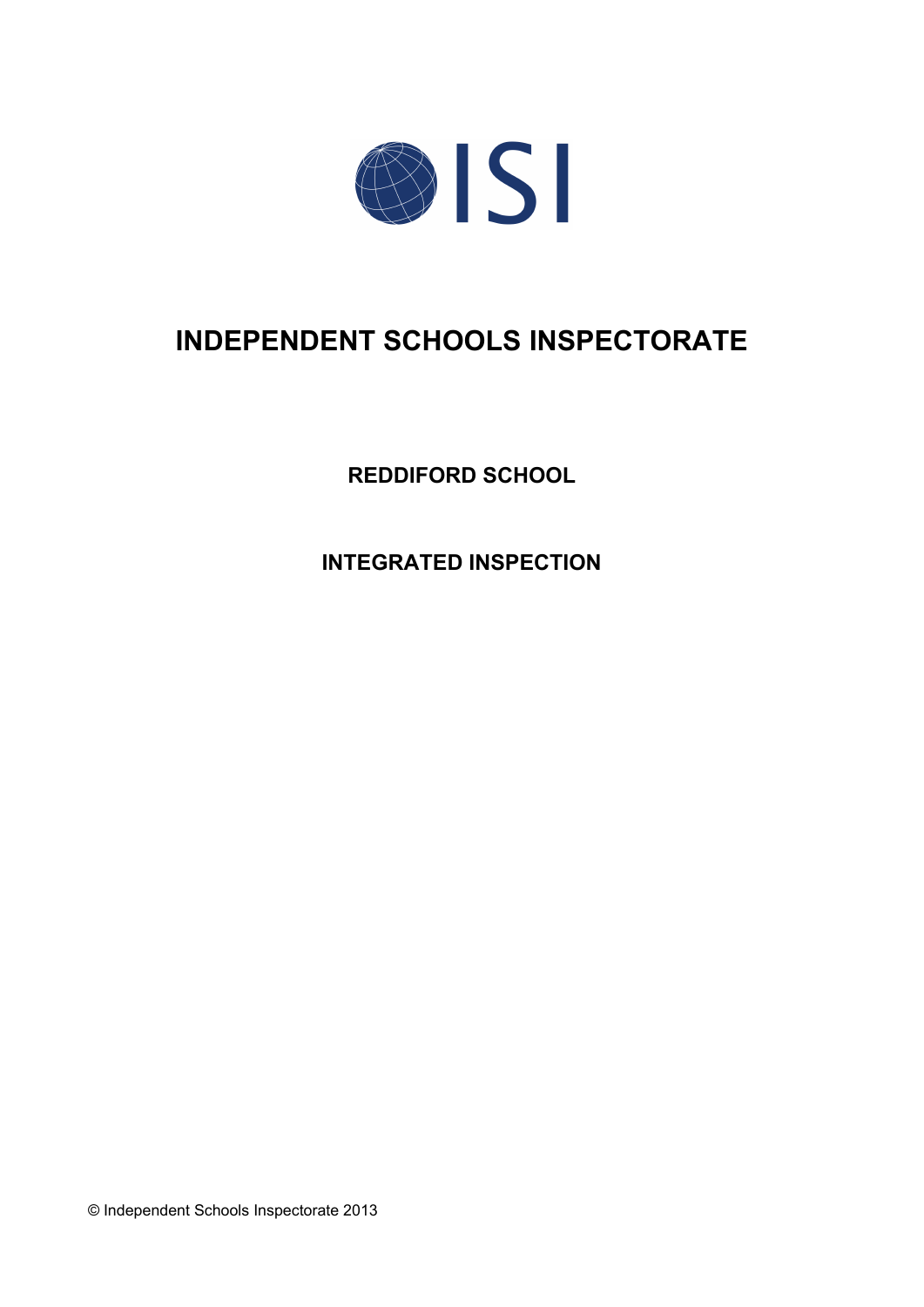# **INDEPENDENT SCHOOLS INSPECTORATE**

# **Reddiford School**

| Full Name of School              | <b>Reddiford School</b>                                                                                |
|----------------------------------|--------------------------------------------------------------------------------------------------------|
| <b>DfE Number</b>                | 310/6063                                                                                               |
| Registered Charity Number 312641 |                                                                                                        |
| Address                          | <b>Reddiford School</b><br><b>38 Cecil Park</b><br><b>Pinner</b><br><b>Middlesex</b><br><b>HA5 5HH</b> |
| <b>Telephone Number</b>          | 020 8866 0660                                                                                          |
| <b>Fax Number</b>                | 020 8866 4847                                                                                          |
| Email Address                    | office@reddiford.org.uk                                                                                |
| Head                             | <b>Mrs Jean Batt</b>                                                                                   |
| <b>Chair of Governors</b>        | <b>Mr Graham Jukes</b>                                                                                 |
| Age Range                        | 3 to 11                                                                                                |
| <b>Total Number of Pupils</b>    | 306                                                                                                    |
| <b>Gender of Pupils</b>          | Mixed (174 boys; 132 girls)                                                                            |
| Numbers by Age                   | 3-5 (EYFS): 85<br>$5 - 11$ :<br>221                                                                    |
| <b>Head of EYFS Setting</b>      | <b>Mrs Ally McCabe</b>                                                                                 |
| <b>EYFS Gender</b>               | <b>Mixed</b>                                                                                           |
| Inspection dates                 | 12 Feb 2013 to 15 Feb 2013                                                                             |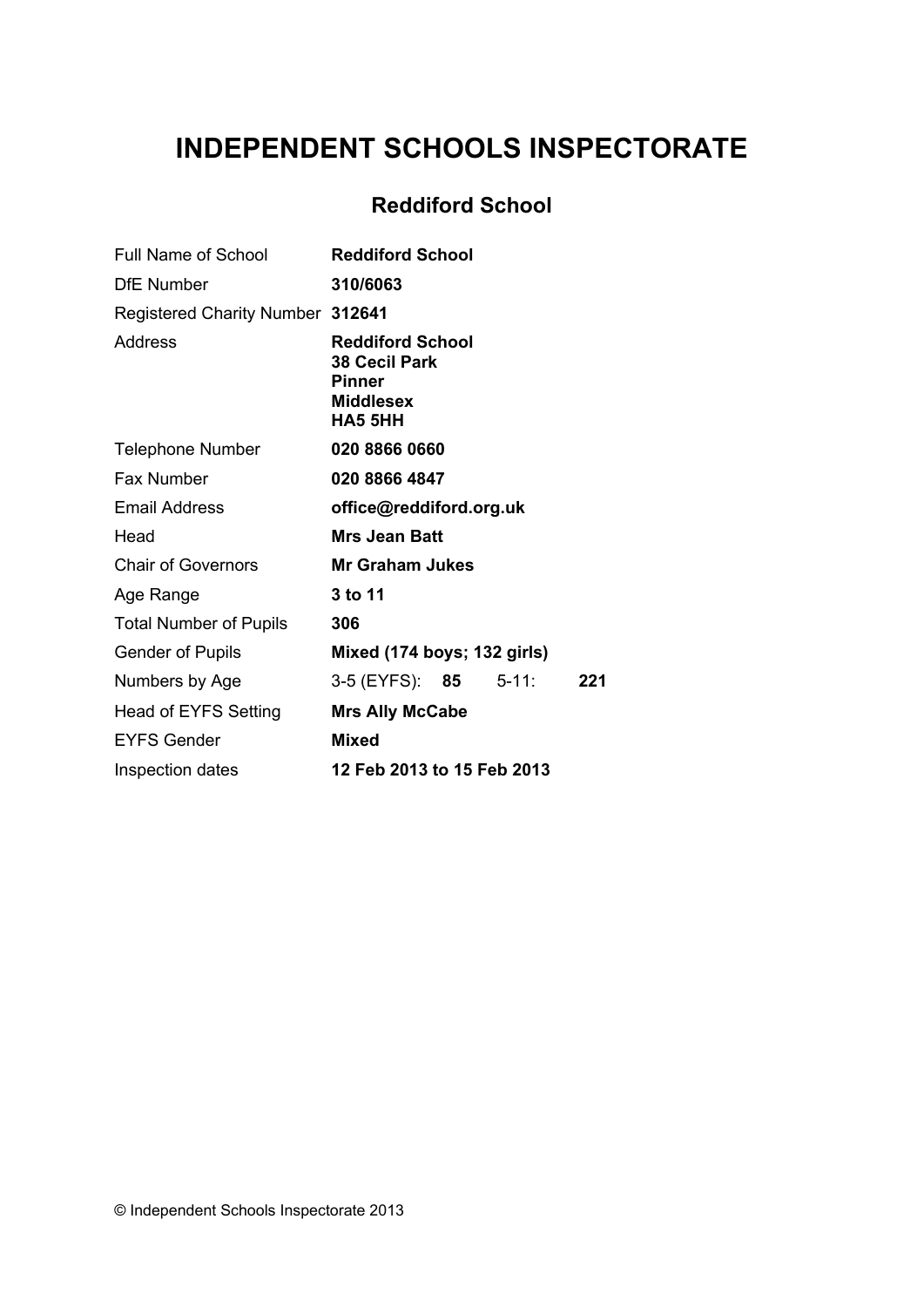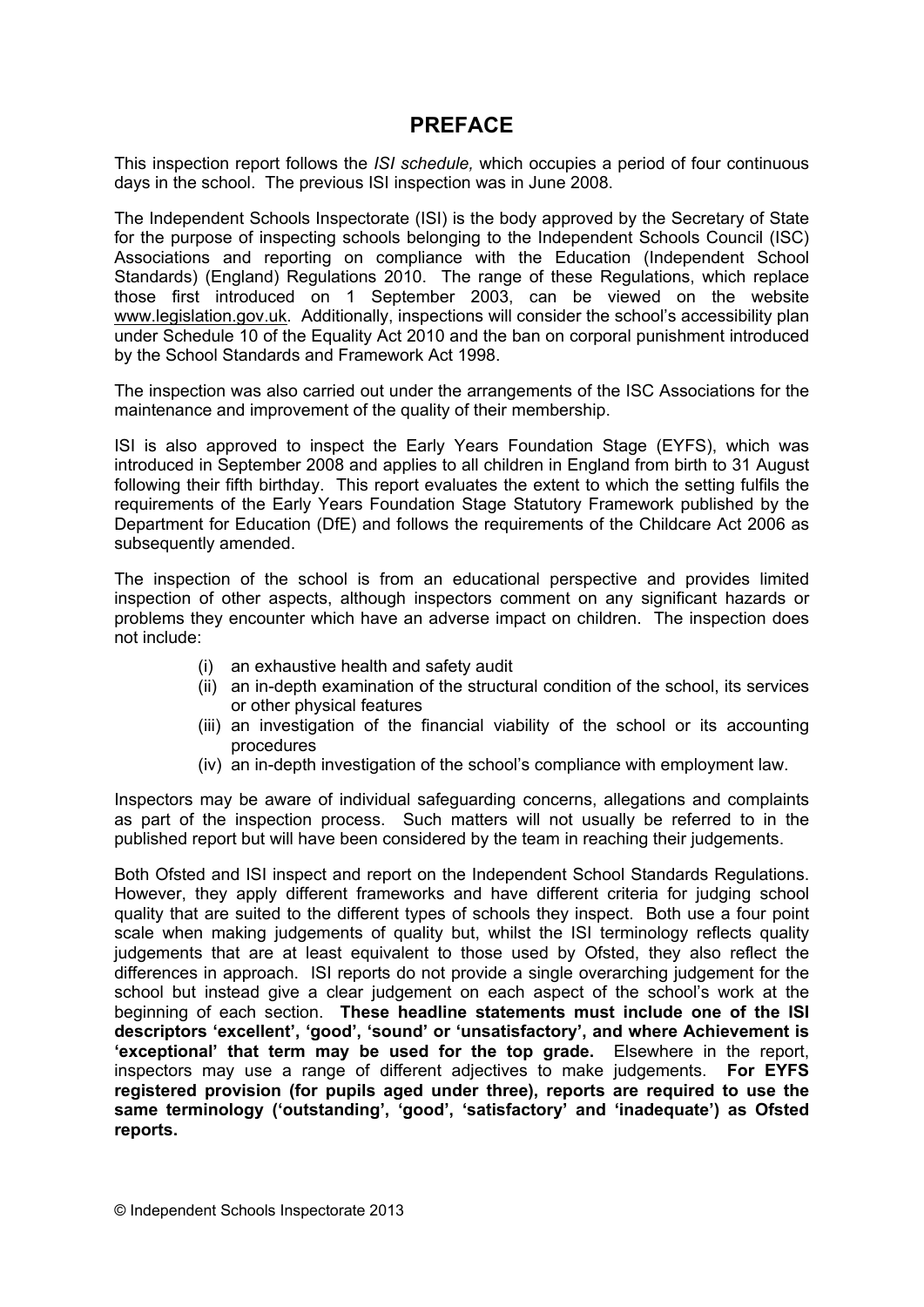## **INSPECTION EVIDENCE**

The inspectors observed lessons, conducted formal interviews with pupils and examined samples of pupils' work. They held discussions with senior members of staff and with the chair of governors and one other governor, observed a sample of the extra-curricular activities that occurred during the inspection period, and attended registration sessions and assemblies. Inspectors visited the facilities for sick or injured pupils. The responses of parents and pupils to pre-inspection questionnaires were analysed, and the inspectors examined regulatory documentation made available by the school.

#### **Inspectors**

| Mrs Penny Horsman          | Reporting Inspector                                  |
|----------------------------|------------------------------------------------------|
| Mr Derek Llewellyn         | Team Inspector<br>(Former Deputy Head, COBIS school) |
| <b>Mrs Gillian Proctor</b> | Team Inspector (Head, IAPS school)                   |
| Mr Graham Reeder           | Team Inspector<br>(Former Deputy Head, IAPS school)  |
| Mrs Sue Bennett            | Co-ordinating Inspector for Early Years              |
|                            |                                                      |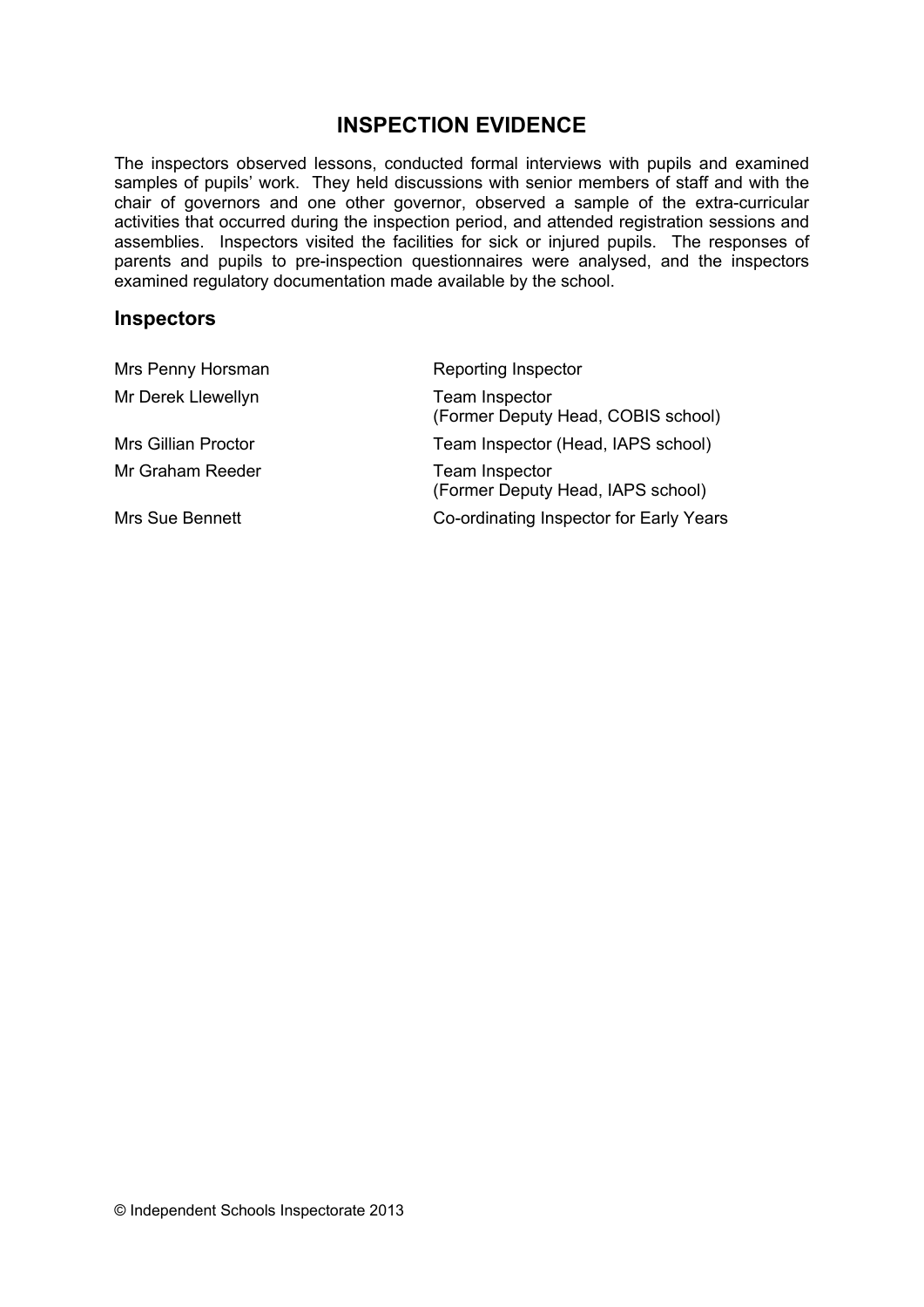# **CONTENTS**

Page

| 1              | THE CHARACTERISTICS OF THE SCHOOL                                                                                 | 1              |
|----------------|-------------------------------------------------------------------------------------------------------------------|----------------|
| $\overline{2}$ | THE SUCCESS OF THE SCHOOL                                                                                         | $\mathbf 2$    |
| (a)            | <b>Main findings</b>                                                                                              | $\overline{2}$ |
| (b)            | <b>Action points</b>                                                                                              | 3              |
|                | (i) Compliance with regulatory requirements                                                                       | 3              |
|                | (ii) Recommendation for further improvement                                                                       | 3              |
| 3              | THE QUALITY OF ACADEMIC AND OTHER ACHIEVEMENTS                                                                    | 4              |
| (a)            | The quality of the pupils' achievements and learning                                                              | 4              |
| (b)            | The contribution of curricular and extra-curricular provision (including<br>community links of benefit to pupils) | 5              |
| (c)            | The contribution of teaching                                                                                      | 6              |
| 4              | THE QUALITY OF THE PUPILS' PERSONAL DEVELOPMENT                                                                   | 7              |
| (a)            | The spiritual, moral, social and cultural development of the pupils                                               | 7              |
| (b)            | The contribution of arrangements for pastoral care                                                                | 8              |
| (c)            | The contribution of arrangements for welfare, health and safety                                                   | 9              |
| 5              | THE EFFECTIVENESS OF GOVERNANCE, LEADERSHIP AND<br><b>MANAGEMENT</b>                                              | 10             |
| (a)            | The quality of governance                                                                                         | 10             |
| (b)            | The quality of leadership and management, including links with parents, carers<br>and guardians                   | 10             |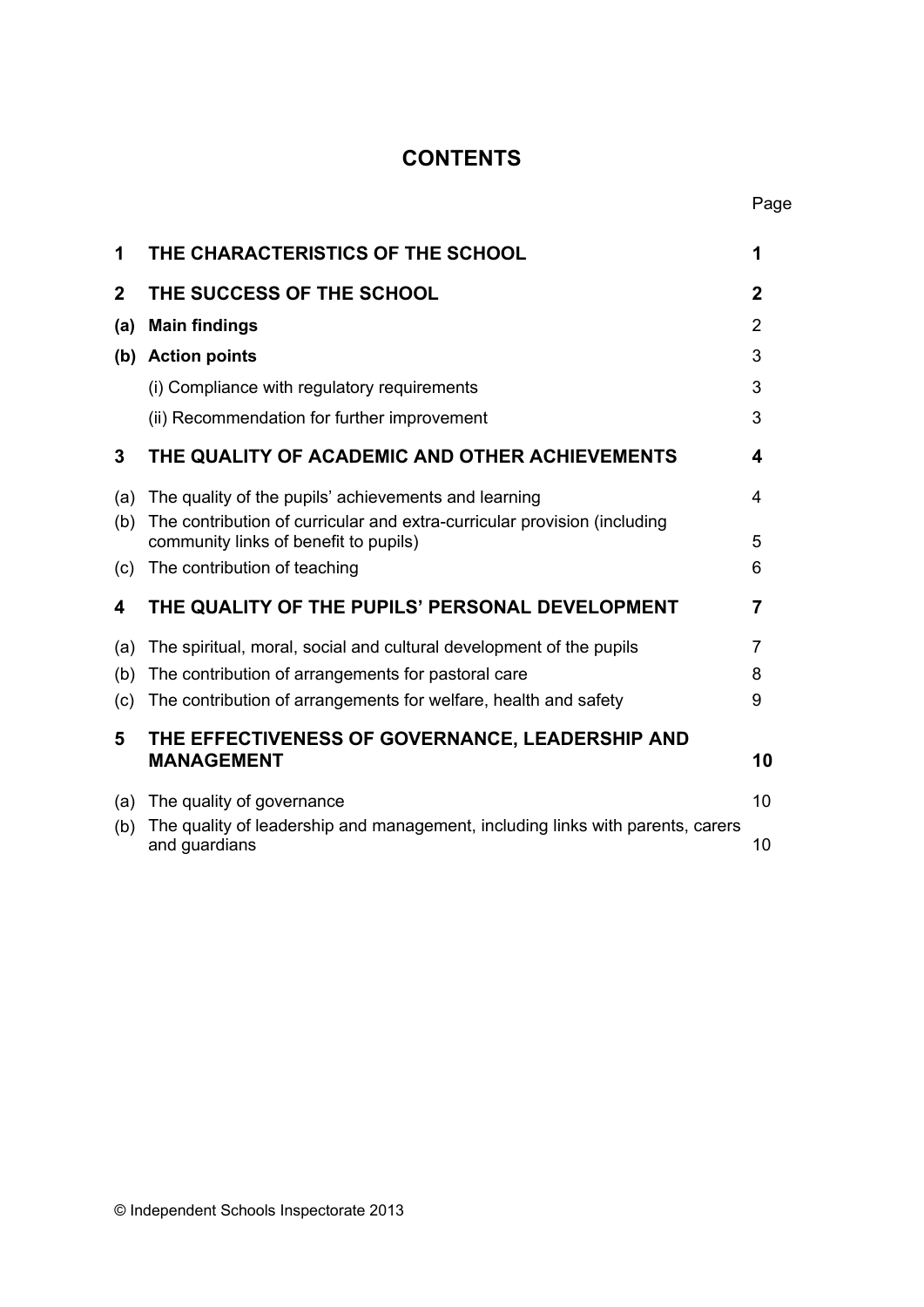## **1. THE CHARACTERISTICS OF THE SCHOOL**

- 1.1 Reddiford School is a co-educational preparatory school for pupils from the ages of three to eleven, situated in Pinner, Middlesex. It was founded by the White family in 1913 to provide a sound Christian education in the Anglican tradition. In 1973 the school became a charitable trust, administered by a board of governors. The aims of the school are to provide an education where each pupil is valued and enabled to fulfil his or her potential, both socially and academically. Whilst still adhering to Christian beliefs and perspectives, the school believes in equality of opportunity for all and welcomes pupils from all cultures and faiths.
- 1.2 The school occupies three buildings, one of which houses the Early Years Foundation Stage (EYFS), for children from the ages of three to five, opened since the previous inspection. Accommodation for the EYFS at that time now houses the pre-preparatory (pre-prep) department, for pupils from the ages of five to seven. This has made available accommodation from the preparatory (prep) department, allowing for specialist teaching rooms for information and communication technology (ICT), science and art.
- 1.3 At the time of the inspection, 306 pupils, 174 boys and 132 girls, were on the roll. Of these, 85 children, 49 boys and 36 girls, were in the EYFS, with 20 attending parttime. The ability profile of the school is above the national average with a number having ability which is well above the national norm and very few pupils having ability which is below the average. Four pupils have been identified as having special educational needs and/or disabilities (SEND) and all receive support from the school. No pupil has a statement of special educational needs. Seventy-two pupils come from families speaking English as an additional language (EAL) but none of them needs support for English.
- 1.4 Pupils come from the local area and their parents work locally or in London. They represent many different ethnic backgrounds that reflect the culturally diverse surrounding area.
- 1.5 National Curriculum nomenclature is used throughout this report to refer to year groups in the school.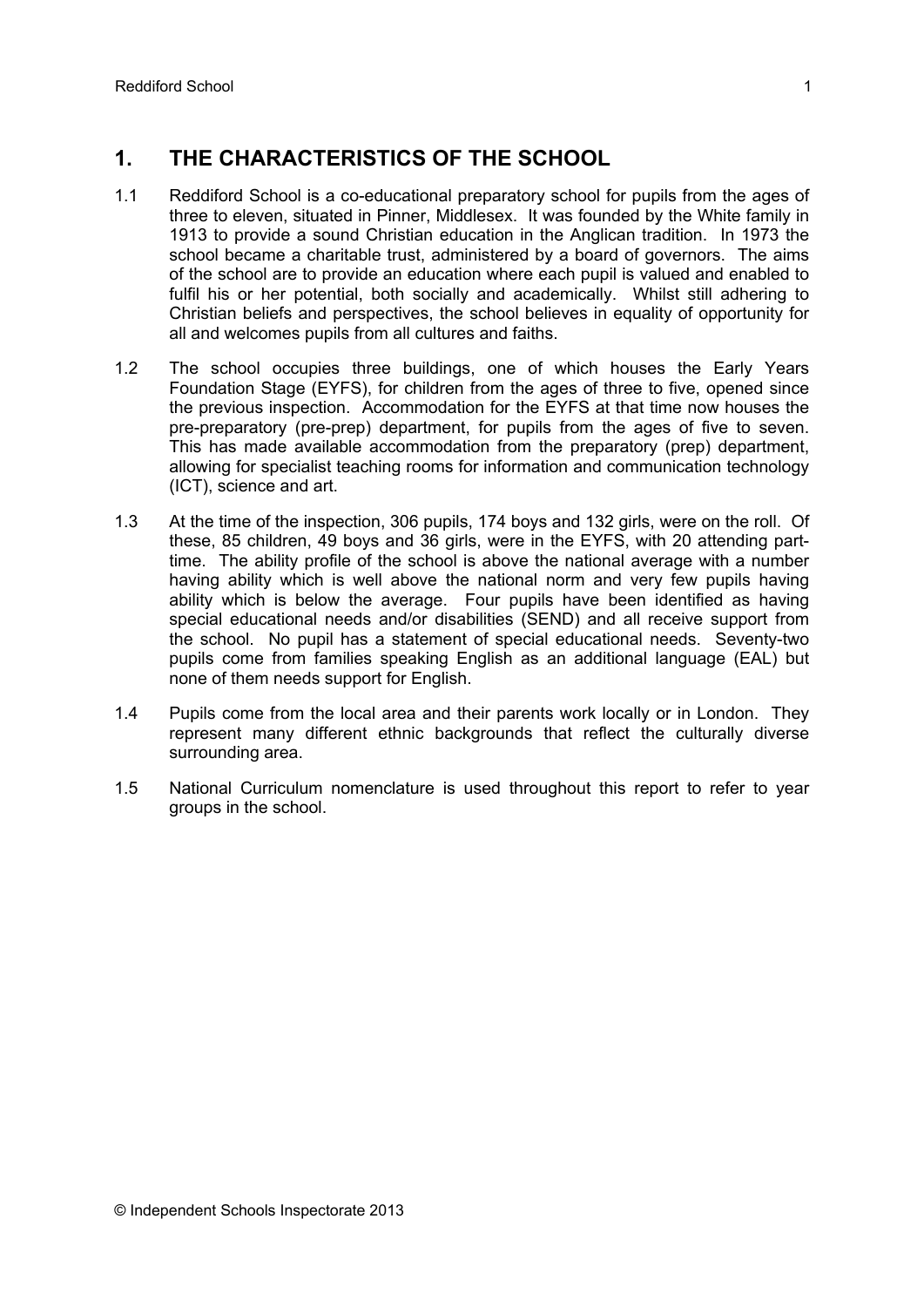## **2. THE SUCCESS OF THE SCHOOL**

### **2.(a) Main findings**

- 2.1 All pupils, from the EYFS upwards, are highly successful in their learning and personal development. The school meets its aims to value every pupil as an individual and to prepare pupils for the constantly changing world in their life beyond the school. Excellent teaching contributes to the pupils' high standards of achievement and progress. Marking is regular, usually with helpful comments on how pupils can improve their work further. The pupils' self-assessment of their work is at an early stage of development. Pupils' attitudes to their work are excellent. Throughout the school, including in the EYFS, they enjoy their learning. They are interested in their studies and appreciate the many and varied opportunities offered to them, both within and outside the excellent curriculum.
- 2.2 Throughout the school, the pupils' personal qualities are excellent. The close-knit community and the warm and caring atmosphere in the school foster pupils who are well mannered and unfailingly polite. Their behaviour is exemplary and they understand that their actions affect others. Pupils reported that they are proud to be at the school. In their responses to the pre-inspection questionnaires, most parents were generally positive, reflecting their strong satisfaction with the education that their children are receiving. The pupils were also positive. A small number of both parents and pupils felt that incidents of bullying are not handled well. Inspection evidence does not support this view. Pupils interviewed reported that should any bullying occur it would be dealt with swiftly, and detailed records are kept. All staff, both teaching and non-teaching, provide excellent pastoral care and their example leads to the purposeful atmosphere that pervades the whole school. Arrangements for ensuring the welfare, health and safety of the pupils are excellent.
- 2.3 The school benefits from the strong leadership provided to the staff at senior management level. Leaders set out clear educational direction and vision for the future development of the school. They have formed excellent links with parents. Since the previous inspection, the quality of marking has improved and policies setting out provision for the most able pupils have been implemented more widely. The distribution of core subjects within the timetable has been considered and some alterations have been made. Governance of the school is good. The governors are committed to the school, play a key part in its development and receive regular reports to inform their discussion. They have excellent insight into the day-to-day life of the school through visiting regularly and receiving presentations from members of staff at every governors' meeting.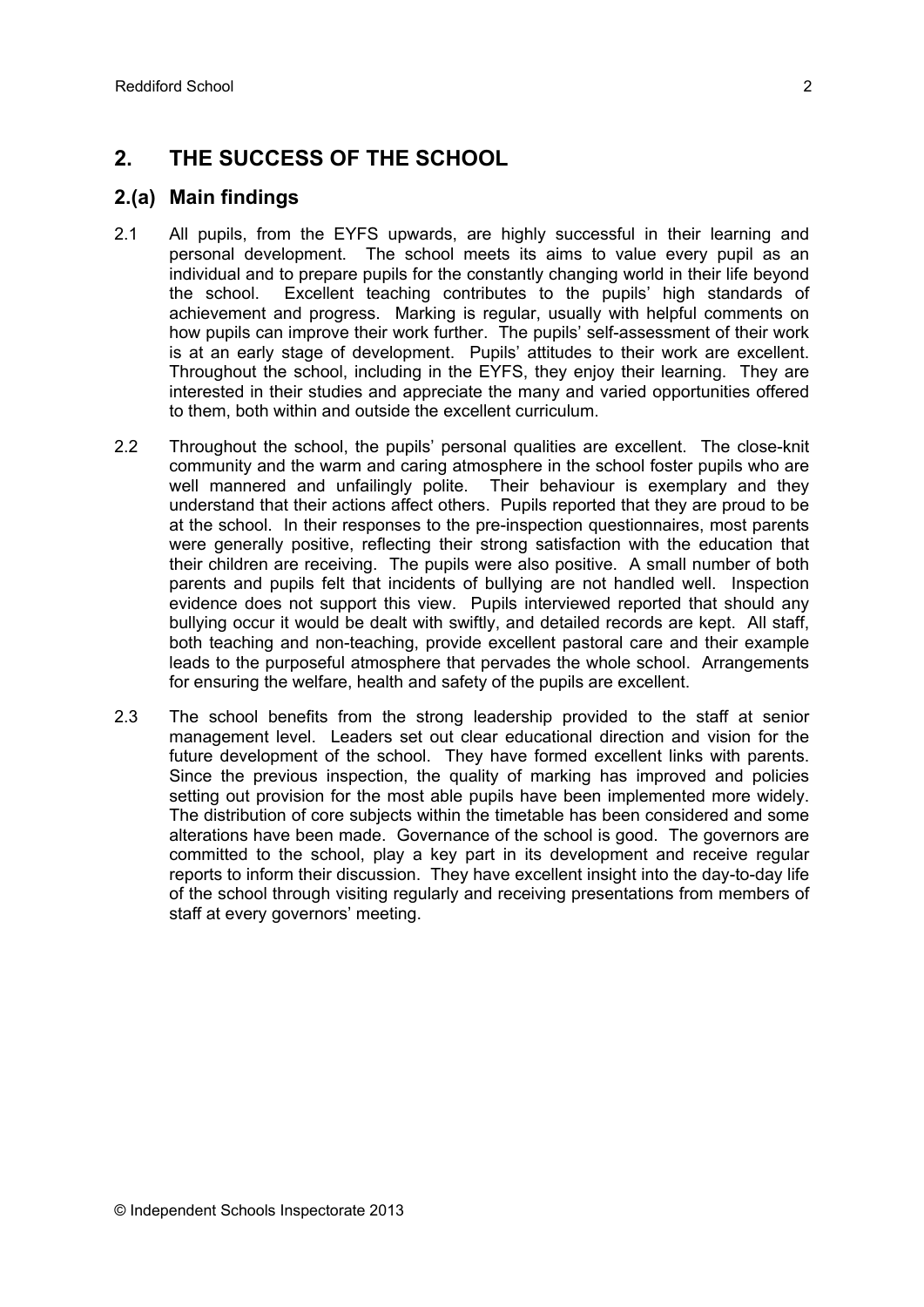## **2.(b) Action points**

#### **(i) Compliance with regulatory requirements**

2.4 The school meets all the requirements of the Independent School Standards Regulations 2010.

#### **(ii) Recommendation for further improvement**

- 2.5 The school is advised to make the following improvement.
	- 1. Extend the pupils' use of self-assessment.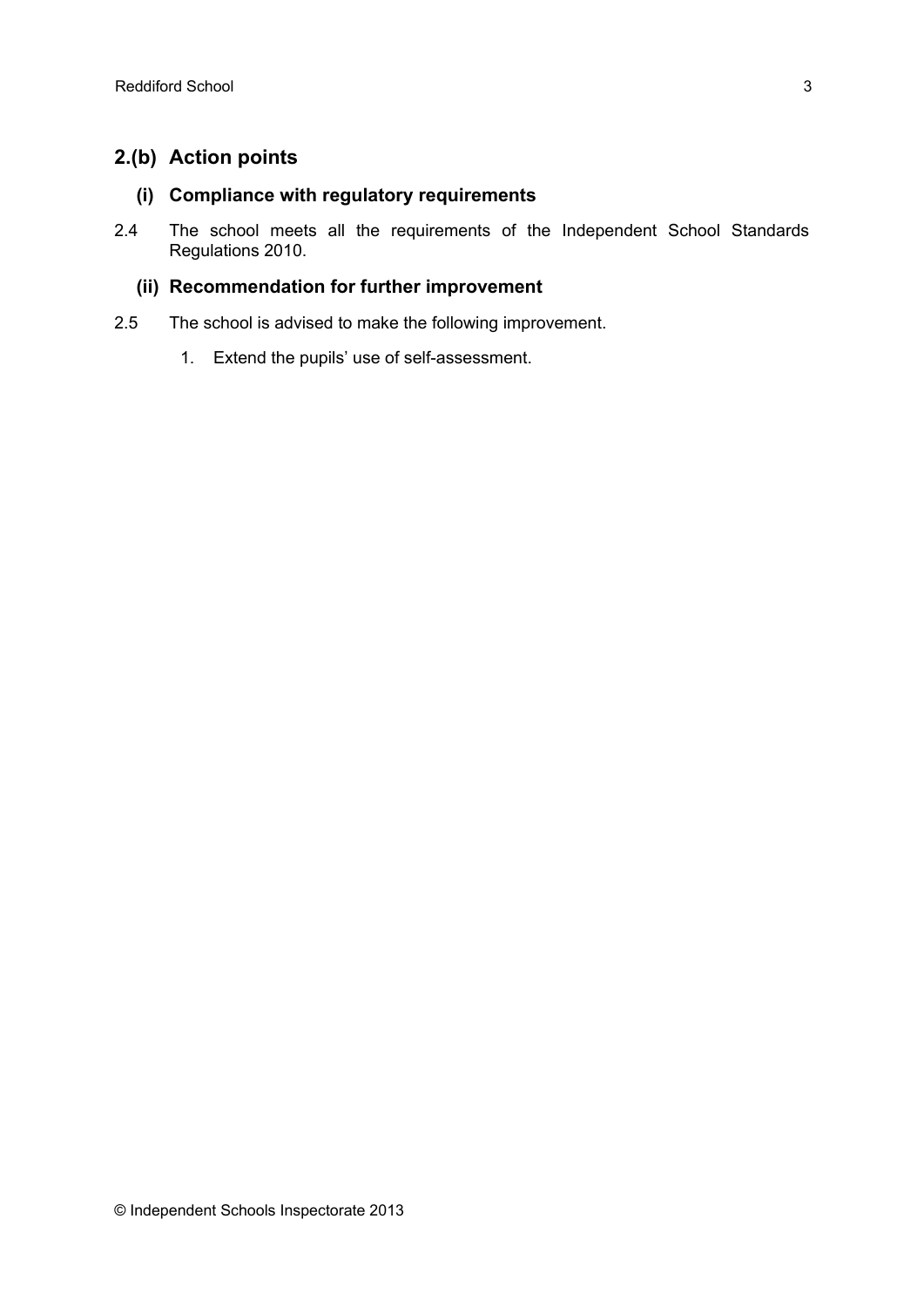## **3. THE QUALITY OF ACADEMIC AND OTHER ACHIEVEMENTS**

### **3.(a) The quality of the pupils' achievements and learning**

- 3.1 The quality of pupils' achievements and learning is excellent.
- 3.2 Pupils are extremely well educated and highly successful in their learning across all subjects and activities. The school fulfils its aims to motivate pupils to enjoy their learning. In lessons and in their written work, pupils show clear understanding and all make at least good and sometimes excellent progress. The pupils have a marked ability to listen to each other. They read and speak with confidence, whether in a classroom discussion or conversing with adults. Older pupils were able to discuss recent news events logically and clearly. Pupils acquire good mathematical skills from an early age. The oldest pupils were observed applying Pythagoras's theorem to problem solving.
- 3.3 In the EYFS children enjoy their learning experiences, which enable them to make significant progress. All children reach at least the expected levels of attainment in relation to their starting points, with a significant proportion exceeding the Early Learning Goals by the end of their Reception year. They concentrate exceptionally well and enjoy problem solving, such as cutting materials to fit the size of their pancake designs. The youngest children recognise initial letter sounds whilst older children write and read complex sentences. They use mathematical language such as longer and shorter correctly, and can identify three-dimensional shapes.
- 3.4 Throughout the school, pupils' creative skills are clearly evident in art displays, both two- and three-dimensional, which provide stimulus and interest. Pupils achieve well in science and are working at a high level. In ICT they reach good levels of competence, using it for research in some curriculum subjects. Pupils display highly developed physical skills across a range of sports.
- 3.5 When they leave the school at the age of 11, pupils transfer to local independent and maintained schools, and many gain awards for academic achievement or for art, music and drama. Pupils have been highly successful in national mathematics challenges and regional science competitions. Achievement in physical activities includes teams winning local competitions in rugby, football, netball and crosscountry, and individuals gaining success in ballet, music and drama examinations.
- 3.6 The following analysis uses the national data for the years 2009 to 2011. These are the most recent three years for which comparative statistics are currently available. Pupils' results in national tests at the age of 11 have been excellent in relation to the national average for maintained primary schools. This level of attainment, together with lesson observation, pupils' written work and curriculum interviews with them during the inspection, indicates that pupils make progress that is good in relation to pupils of similar ability. Results in 2010 indicated that progress was excellent. Those pupils who have been identified as having SEND or EAL often make rapid progress, as seen from scrutiny of their work, for example in English, and from conversations with them. They reported that the additional help which they are given aids their progress greatly. The most able pupils enjoy and make good progress in the challenges that are planned for them and the opportunities for extension work provided across the curriculum.
- 3.7 Pupils thrive in an atmosphere of hard work, enjoyment and effort. Their attitude to their work is excellent and they take pride in both their own achievements and the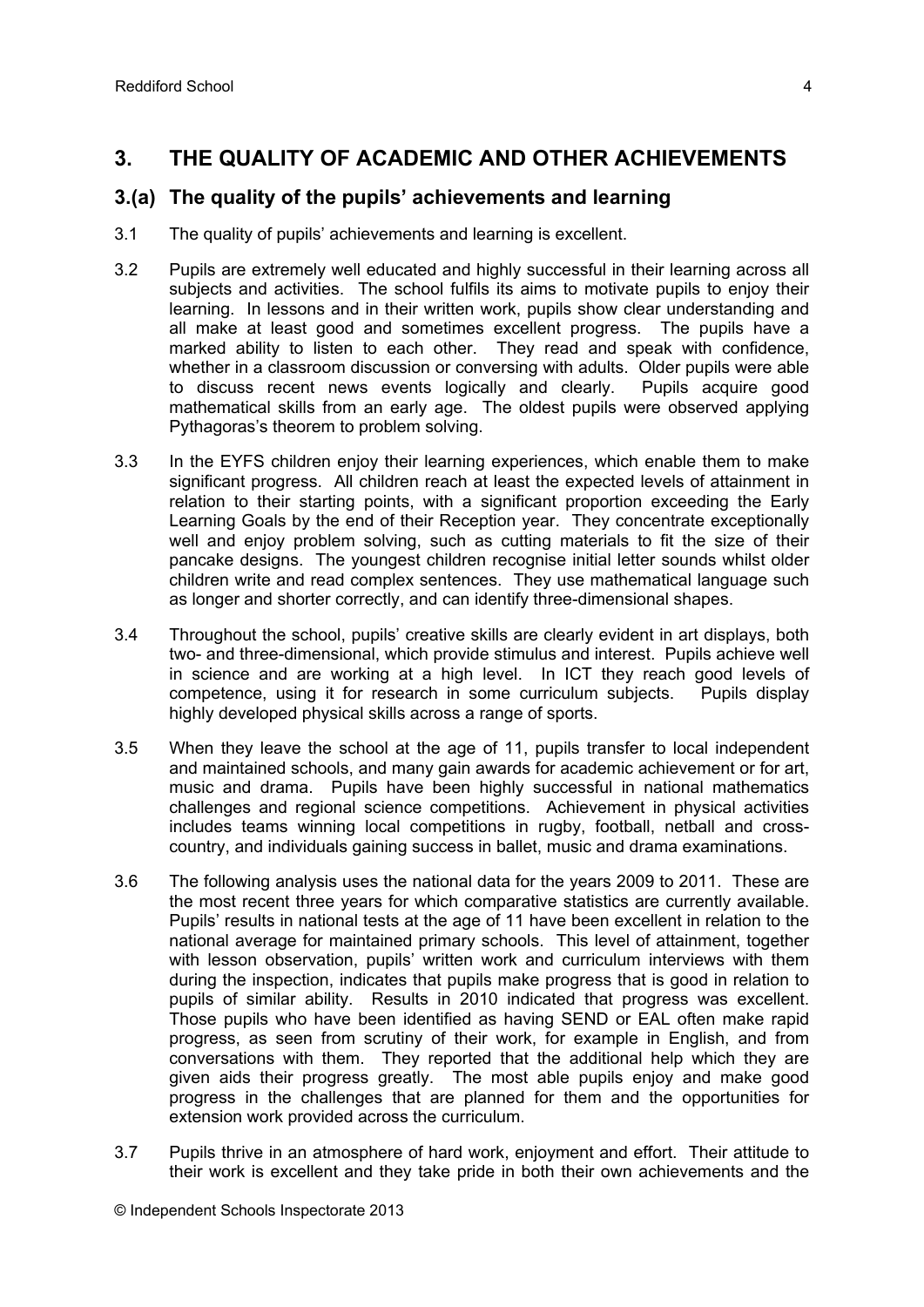successes of others. They sustain high levels of concentration during lessons, maximising the opportunities that are presented to them. They work very well together.

#### **3.(b) The contribution of curricular and extra-curricular provision**

- 3.8 The contribution of curricular and extra-curricular provision is excellent.
- 3.9 The curriculum covers all the required aspects of learning and enables the school to fulfil its aim to ensure that an appropriate challenge is provided for all pupils. French is taught to the younger pupils and this is replaced by Latin in pupils' final two years. Planning is rigorous across all subjects and departments of the school. A comprehensive programme for personal, social and health education (PSHE) throughout the school focuses on the development of pupils as individuals and includes good provision for citizenship and study skills.
- 3.10 In the EYFS, stimulating and thoroughly planned programmes result in a vibrant breadth of activities that motivate the children to learn with enthusiasm. Children benefit from the use of an excellent range of creative opportunities, such as weaving natural materials in the styles of well-known artists. Specialist staff provide high quality learning experiences to support individual children's needs, including those with SEND and the more able.
- 3.11 The curriculum throughout the school includes challenging and rewarding activities that encourage individuality, initiative and independence, and supports the pupils' achievements. It presents excellent opportunities for developing the pupils' intellectual curiosity; for example, older pupils were given the opportunity to express their own personal feelings in a debate on racism. In their responses to the preinspection questionnaire, a very small minority of parents indicated that very able pupils are not given appropriate support. The inspection team found that more able pupils are given additional challenges and work of greater difficulty in, for example, science and mathematics, and respond to these challenges enthusiastically, reaching higher than expected levels of attainment in individual work. Support staff give excellent help within the classroom for those pupils with SEND or EAL, and some pupils have individual lessons to support their learning. Individual plans are written for those who need support and also for those identified as being particularly able. These are used in all curriculum subjects. Focus groups operate before school where the needs of individuals are targeted.
- 3.12 The curriculum is enriched with day trips, for example to historical sites, and a residential visit to an activity centre. Visitors to every section of the school provide the pupils with rich learning experiences, such as when a paralympic athlete spoke about the experience of competing when deaf.
- 3.13 Extra-curricular provision is excellent. A wide-ranging programme, which changes termly, offers the pupils the opportunity to take part in and to try a new challenge. Science, robotics, Mandarin and current affairs are included in this programme and pupils spoke of the variety of activities with enthusiasm. The school has good links with the local community. The local library is used regularly. Visits to nearby places of worship provide good opportunities for pupils to learn about the customs and practices of religions other than their own.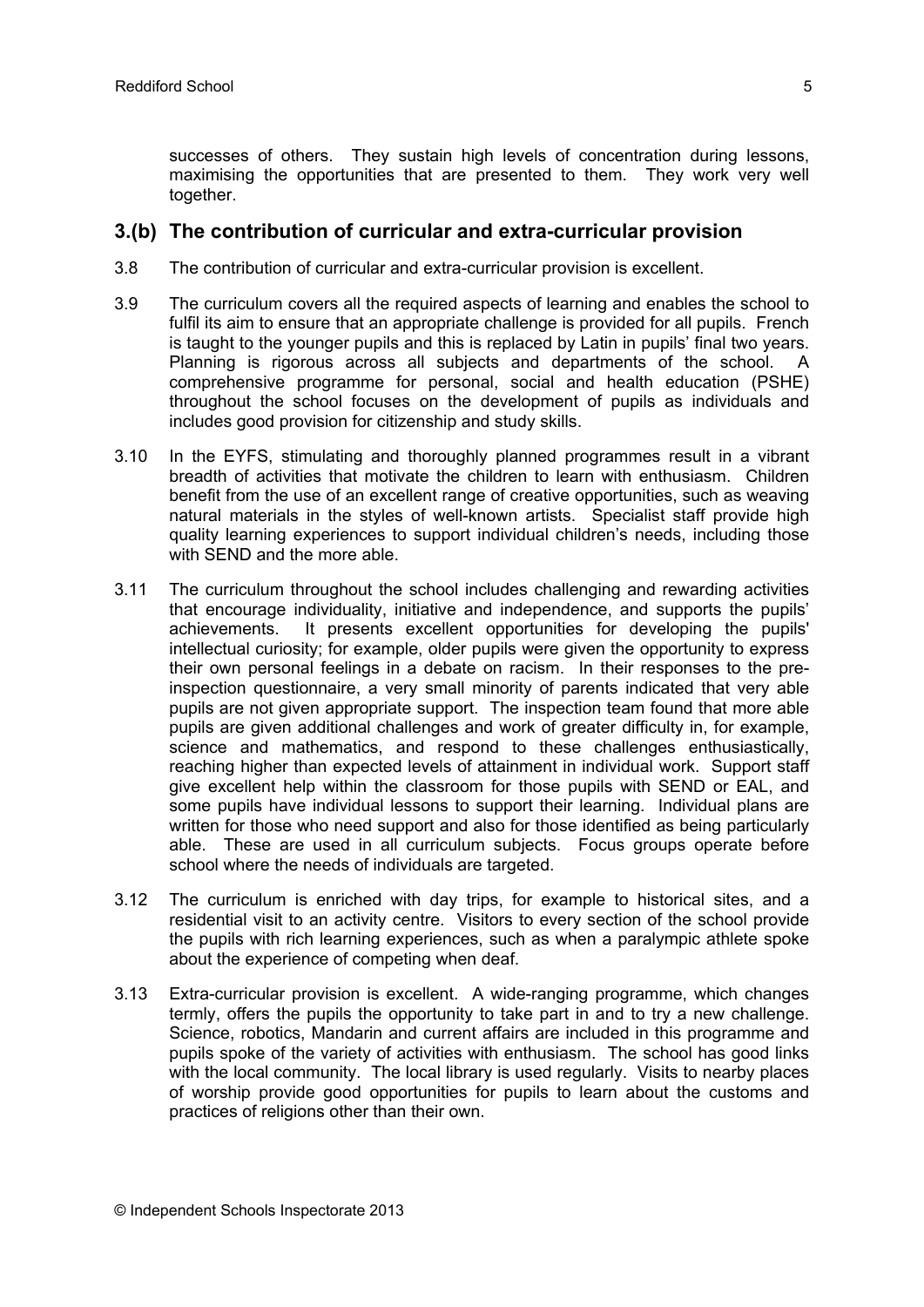## **3.(c) The contribution of teaching**

- 3.14 The contribution of teaching is excellent.
- 3.15 This meets the school's aim to provide an excellent standard of education that develops motivated and independent pupils who love learning. Teaching is enthusiastic and imaginative, demonstrating the high level of teachers' subject knowledge. It moulds confident, creative and independent thinkers who, throughout the school, make good progress in relation to their abilities. Lessons are characterised by detailed, targeted planning, with skilful questioning, choice of task and activity. Excellent work by teaching assistants supports all pupils, especially those experiencing difficulty with a particular task and those with SEND, and wellplanned booster classes offer further support. Lively and challenging work for the most able pupils is a feature of almost all lessons. Teachers, subject co-ordinators and leaders of each department of the school have a secure knowledge of pupil performance and use planning, data and evaluation well when setting high, aspirational targets for pupils. Relationships between pupils and their teachers are excellent and demonstrate mutual respect. Behaviour in lessons is exemplary.
- 3.16 Teachers devise stimulating activities and experiences that capture the interest and imagination of their pupils and bring enjoyment to their learning. The opportunity to smell and compare exotic spices when learning about an Indian street market resulted in high quality writing. A discussion in PSHE on town amenities allowed pupils to empathise and respond thoughtfully to issues facing their community. Excellent teaching in mathematics made a complex geometrical task easier to understand and enjoy. Almost all lessons are delivered with a brisk pace and end with a plenary session when pupils and teachers can discuss what has been learnt.
- 3.17 In the EYFS, highly experienced and knowledgeable staff have an excellent understanding of how young children learn. Effective assessment and observation processes enable staff to monitor children's progress and identify next steps in their learning. An excellent balance of adult-led and child-initiated learning, for both the inside and outdoor environments, excites and motivates the children. Staff have high expectations and use good questioning skills to challenge children's thinking and extend their understanding. An exciting range of resources encourages children to explore and investigate, such as when they used magnifying glasses in the wildlife area to hunt for insects. These skills prepare them well for the next stage in their learning.
- 3.18 Regular and rigorous assessment, detailed record keeping, and skilled analysis and monitoring of individual pupils' attainment inform staff of the next steps in pupils' learning and target setting. Marking is consistently thorough and pupils appreciate the analytical and supportive comments made to guide and encourage them. Marking and assessment have both improved since the previous inspection. However, pupils' self-assessment of their learning is at an early stage of development and is inconsistent across subjects.
- 3.19 Teaching shows good use of resources. Although ICT is used in some subjects, it is still in the early stages of development, especially in the area of control technology.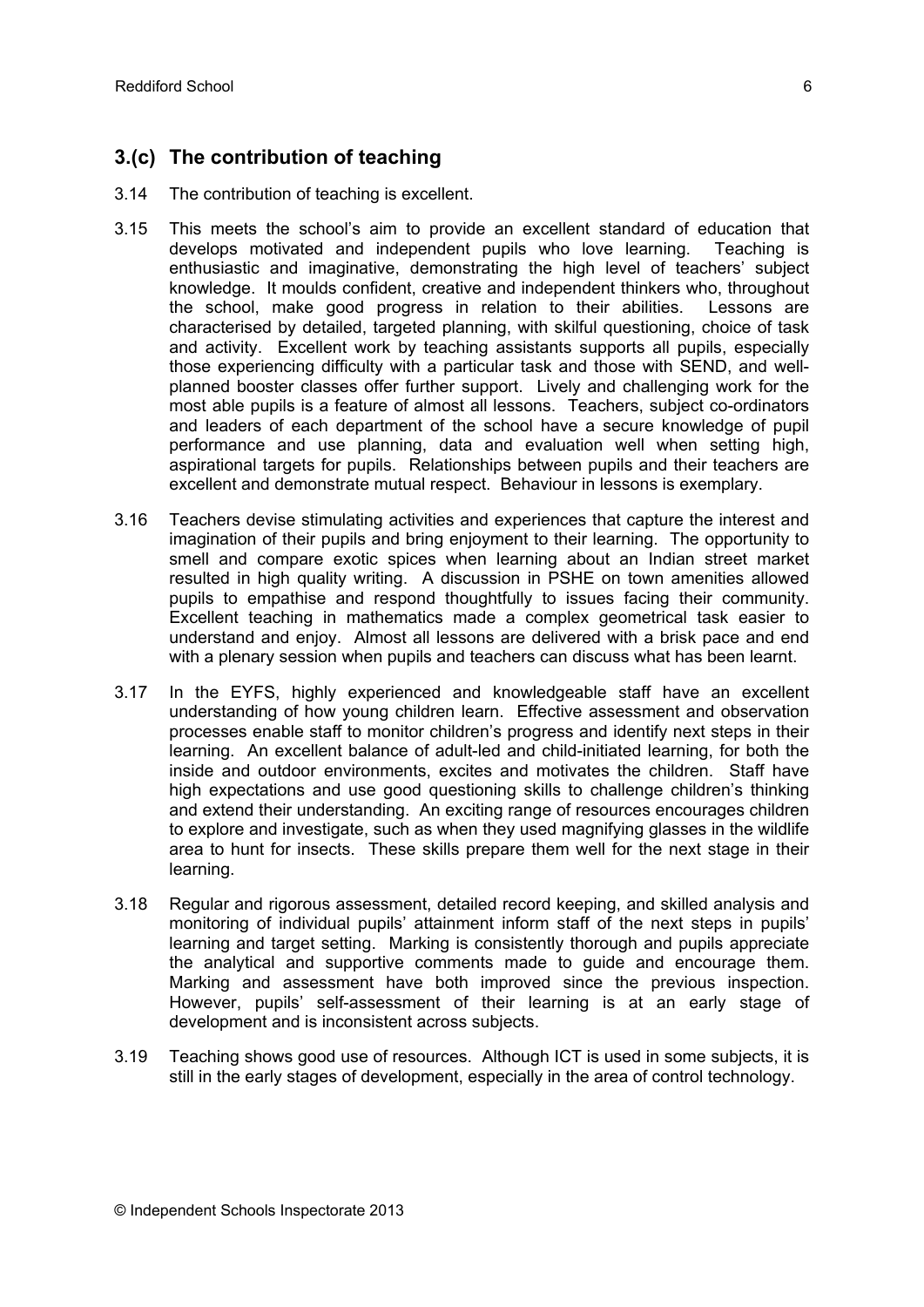## **4. THE QUALITY OF THE PUPILS' PERSONAL DEVELOPMENT**

### **4.(a) The spiritual, moral, social and cultural development of the pupils**

- 4.1 The spiritual, moral, social and cultural development of pupils is excellent.
- 4.2 This fulfils the school's aim that all pupils are valued and able to develop to their full potential both socially and academically. The pupils understand the focus on the school's Christian ethos, which enshrines values of tolerance, care for others, forgiveness and empathy, within its community, and they are seen to demonstrate these attributes continually. They are happy to voice their opinions, knowing that their views will be respected. Pupils showed that they recognise importance in nonmaterialistic aspects of life. Displays throughout reinforce pupils' understanding of behaviours learned in school as skills for life.
- 4.3 Pupils develop an exceptional moral sense. In discussing the Ten Commandments, they showed clear understanding of right and wrong. From the EYFS upwards, they have a clear idea of what constitutes good behaviour.
- 4.4 The pupils accept responsibility extremely well, contributing with pride to the community of the school; their social development is extremely good. In the EYFS, the staff work together well as a team and this example supports the children's personal development. As a result, children play co-operatively, take turns when playing games and share toys. Senior pupils take their responsibilities very seriously. Some pupils act as 'playground buddies' and help to resolves difficulties amongst younger pupils at break times. Pre-prep prefects reinforce safe practice such as holding handrails when going downstairs and not running in the corridors. Pupils throughout the school are divided into three houses and older pupils are appointed as house captains; their responsibilities include organising teams for interhouse sports competitions, which they carry out well. The pupils show a high level of responsibility for the world beyond their school, helping those less fortunate than themselves. For example, the school raises money for a project in Uganda and cake sales have been held to support various charities.
- 4.5 The pupils' cultural awareness is excellent; the school respects and celebrates all faiths and cultures. The pupils have a deep understanding of the beliefs and cultural practices of others through their studies and through the multi-cultural mix which makes up the school population. The pupils spoke very positively about a cultural awareness week where parents came in to school and participated in cooking, art and story telling from their own traditions. Pupils of all backgrounds mix happily and harmoniously within the school community.
- 4.6 By the time the pupils leave the school at the age of eleven, their personal development ensures that they are ready for the senior school challenges ahead.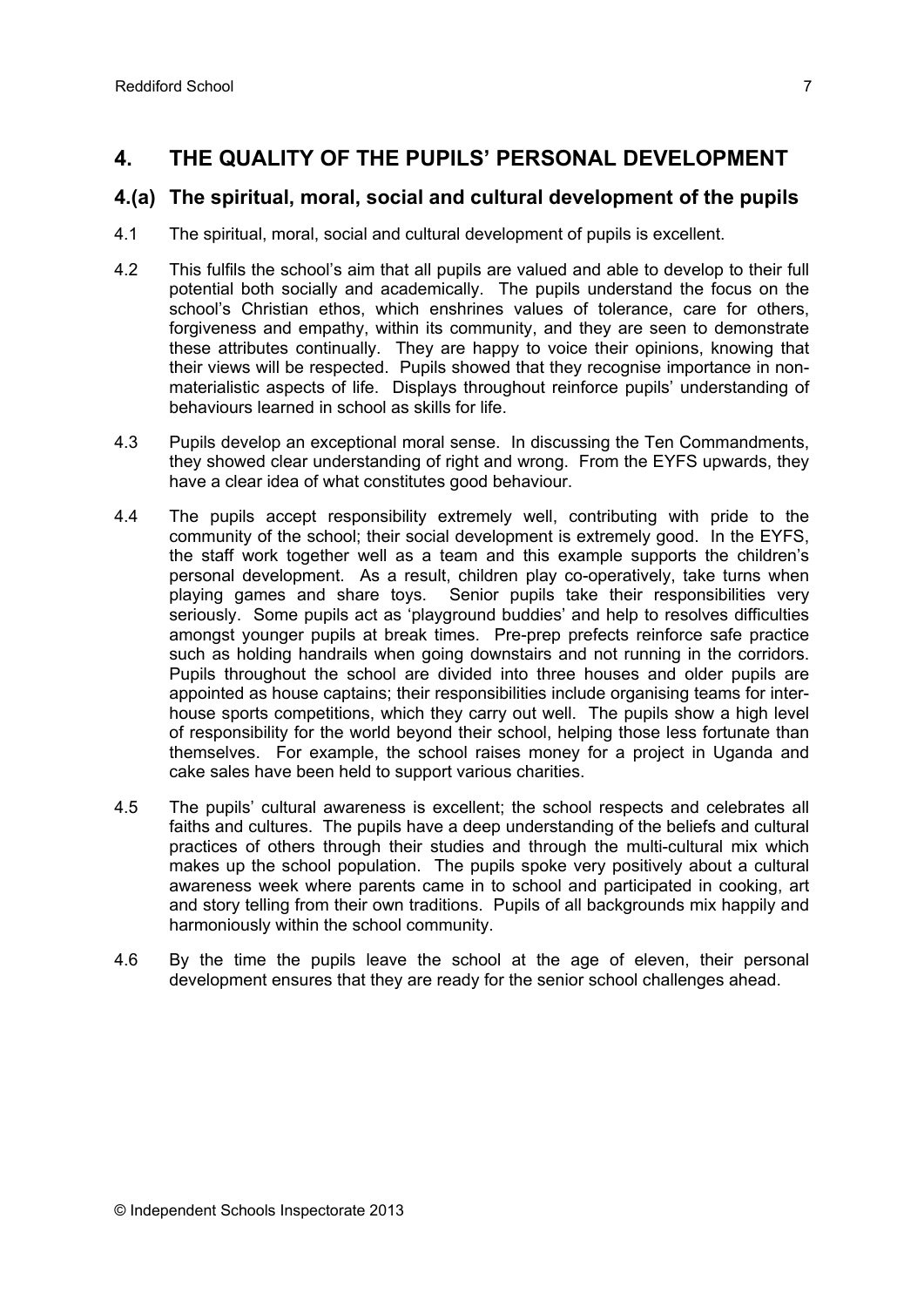## **4.(b) The contribution of arrangements for pastoral care**

- 4.7 The contribution of arrangements for pastoral care is excellent.
- 4.8 The school fulfils its aims to create an environment where all pupils are valued and enabled to develop to their full potential, both socially and academically, with equality of opportunity, contributing very successfully to pupils' personal development. Form teachers take the lead in pastoral care. Staff know pupils well across the whole school, with many teachers having the opportunity to teach across all departments. Extremely strong relationships exist between staff and pupils and also amongst the pupils themselves. Robust systems are in place for rewards and sanctions, and good behaviour and care for others are rewarded and celebrated. The PSHE curriculum and 'buddy' support schemes provide opportunities for pupils to discuss relationships with each other and with adults. In the EYFS, the provision for children's well-being is excellent. The effective 'key person' system enables children to form emotional bonds with staff, ensuring that they are happy and that their needs are met. They share their thoughts and ideas with confidence.
- 4.9 A healthy lifestyle is encouraged throughout the school, with priority given to physical exercise and healthy eating. All lunches and snacks are brought from home but staff monitor what pupils eat. Foods high in sugar and calories are actively discouraged and pupils are directed towards choosing fruit. Children in the EYFS have many opportunities to enjoy fresh air and exercise in the outdoor areas. They develop their understanding of healthy eating through discussions about fruit and vegetables at snack time.
- 4.10 Arrangements to guard against bullying are appropriate and effective. In their responses to the pre-inspection questionnaires, a small minority of pupils and parents expressed the opinion that bullying is not dealt with effectively. Inspection evidence did not support this view. In discussions with pupils of all ages, they reported that bullying was not a concern and they felt that the school would deal with any difficulties rapidly and constructively. Careful records are kept showing that appropriate action is taken. Pupils consider themselves proud to be at the school. All pupils feel safe and valued by teachers and their peers. Any disagreements amongst pupils are quickly resolved. In questionnaire responses, a small minority of pupils felt that rewards and sanctions given by teachers are unfair. Inspectors held discussions with pupils about this and could find no evidence to support this view.
- 4.11 The school has a suitable plan to improve educational access for pupils with special educational needs and/or disabilities. In response to the pupils' pre-inspection questionnaire some pupils indicated that they do not always feel they have a voice in the school. However, from observations and discussion with pupils, no evidence to support this view was found. In interviews, pupils reported that the school council is democratically elected and that they feel their requests are listened to and taken seriously.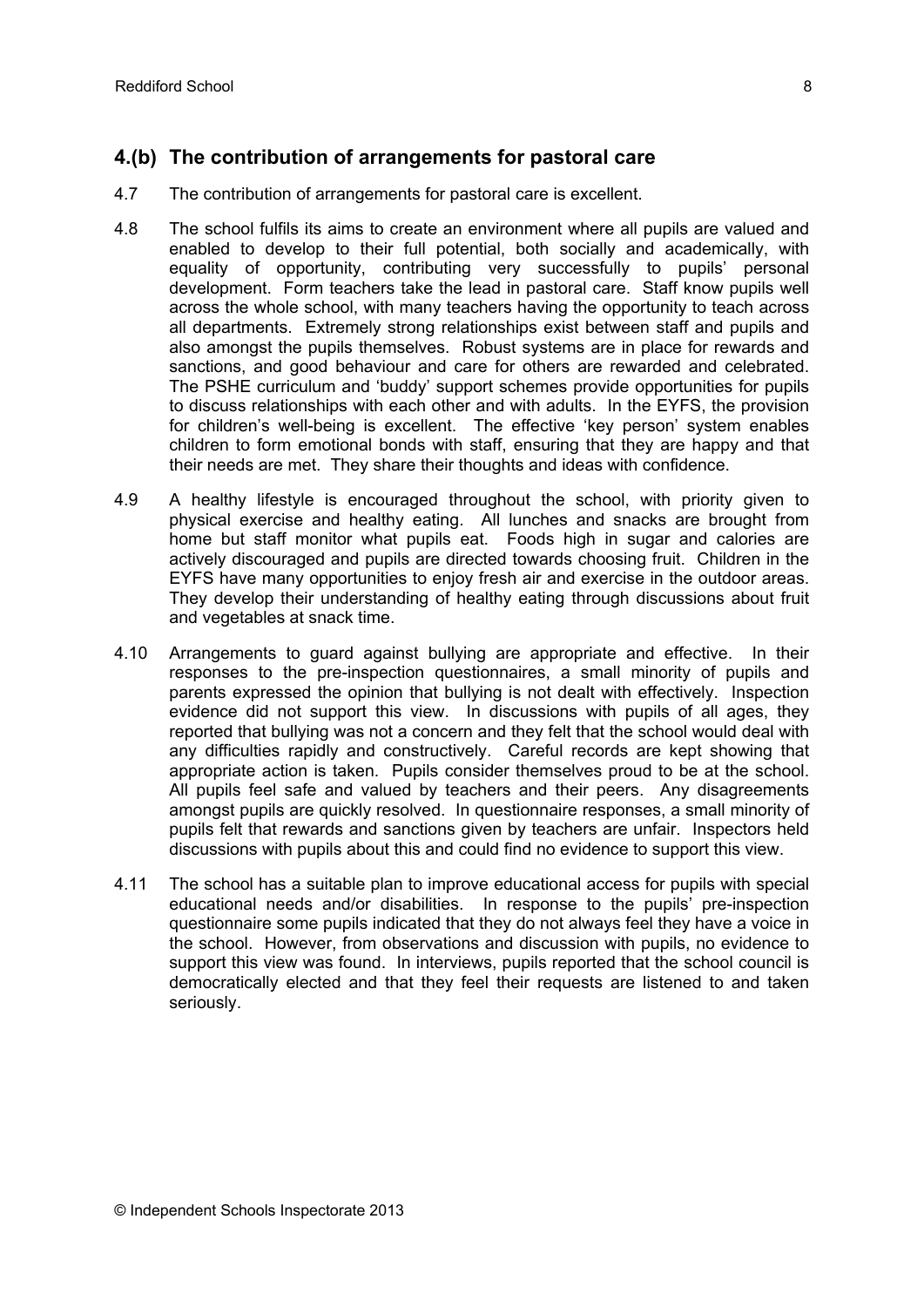## **4.(c) The contribution of arrangements for welfare, health and safety**

- 4.12 The contribution of arrangements for pupils' welfare, health and safety is excellent.
- 4.13 These arrangements are in line with the school's aims and support pupils' personal development well. All staff who work throughout the school are trained at the appropriate level in child protection for their responsibilities, and the recently amended safeguarding policy has regard to official guidance. The school has good working relationships with local children's services, as shown in documented feedback from them. In the EYFS, children's welfare is promoted effectively and the safeguarding of children is carefully ensured.
- 4.14 All necessary measures are taken to reduce the risk of fire and other hazards, with comprehensive risk assessments covering all areas of school life. Regular fire drills are held and records kept. Staff receive clear guidelines on fire safety. Health and safety procedures are reviewed and checked regularly. Children in the EYFS are taught about keeping safe and are shown how to follow hygienic routines, such as washing their hands before lunch and using tissues to prevent the spread of germs. All staff throughout the school are fully aware of health and safety procedures and pupils are reminded of these in lessons and as they move around the school. Electrical testing is regular and recorded appropriately.
- 4.15 Appropriate medical rooms are situated in all sections of the school and many staff are trained in first aid, including those in the EYFS who are trained in paediatric first aid. Risk assessments for outings and visits are rigorous, and the admission and attendance registers are completed and stored appropriately.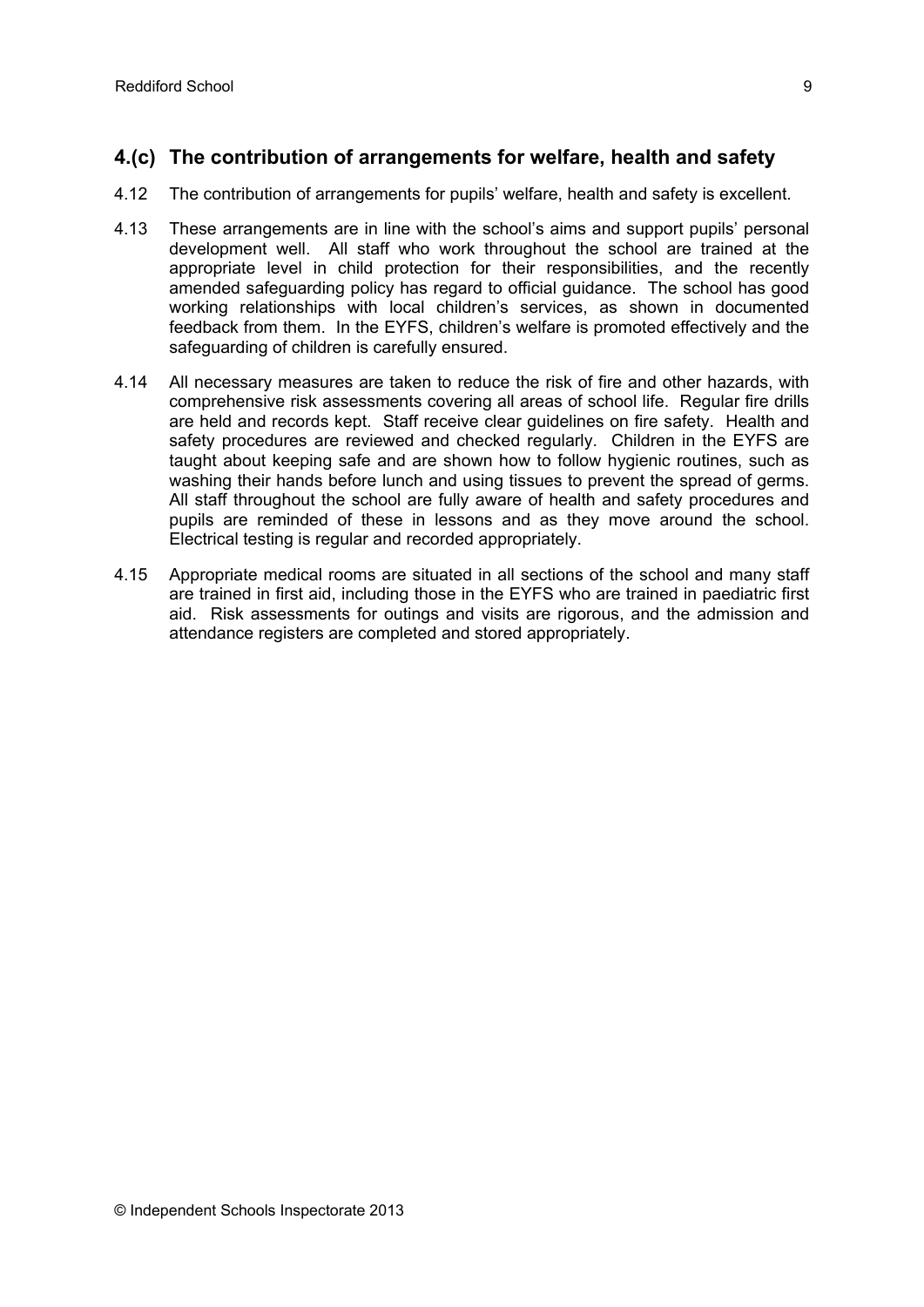## **5. THE EFFECTIVENESS OF GOVERNANCE, LEADERSHIP AND MANAGEMENT**

#### **5.(a) The quality of governance**

- 5.1 The quality of governance is excellent.
- 5.2 The school is strongly supported by governors. Members of the governing body have a valuable blend of experience and expertise. They are successful in providing the stimulus and resources to ensure an effective education in line with the pupils' needs and the school's aims. Governors exercise prudent financial control and have ensured that the school benefits from high quality resources and staff. They have oversight of the strategic plan for the development of the school, which includes improvements to playing spaces and buildings, as evidenced in their strong provision for accommodation since the previous inspection. The EYFS is extremely well supported by a governor with specific responsibility for the youngest children, who visits regularly and meets with staff, and reports back to the full board so that it has effective insight into this department.
- 5.3 Governors are aware of their legal responsibilities and the full board annually reviews policies and procedures for safeguarding, safer recruitment, and welfare, health and safety. They are well informed about the school, receiving presentations from members of staff at the start of every governors' meeting. They visit the school regularly and meet the staff both formally and informally. They have a good insight into the daily life of the school and the learning and achievements of the pupils.

#### **5.(b) The quality of leadership and management, including links with parents, carers and guardians**

- 5.4 The quality of leadership and management is excellent.
- 5.5 The school fulfils its aims to ensure that all pupils are valued and enabled to develop to their full potential, both socially and academically. Pupils are inspired to reach the highest standards of which they are capable. Their excellent personal qualities and the high level of their achievements are a direct result of the ethos that has been created by the senior management team. In responses to the pre-inspection questionnaire and in interviews, pupils reported that they enjoy being at the school. A sharp focus exists for future and continuous improvement, and the school's leadership provides clear educational direction. Priorities have been identified through self-evaluation and discussion with staff. Plans and procedures are highlighted by subject and department leaders and these feed into the comprehensive and detailed school development plan. Leadership has ensured that the recommendations from the previous inspection have been implemented. Marking has improved through the identification and sharing of good practice and regular monitoring. Clear policies ensure full and consistent implementation of provision in the classroom for the most able pupils. The distribution of core subjects in the timetable has been reviewed.
- 5.6 All required policies are monitored regularly by senior staff. All staff and governors have been checked appropriately on appointment and these checks are recorded correctly on the single central register. Staff throughout the school are trained in safeguarding, welfare, health and safety. Numerous opportunities are provided for staff professional development. Leadership and management in the EYFS are excellent. Senior managers regularly monitor the programmes of learning and have